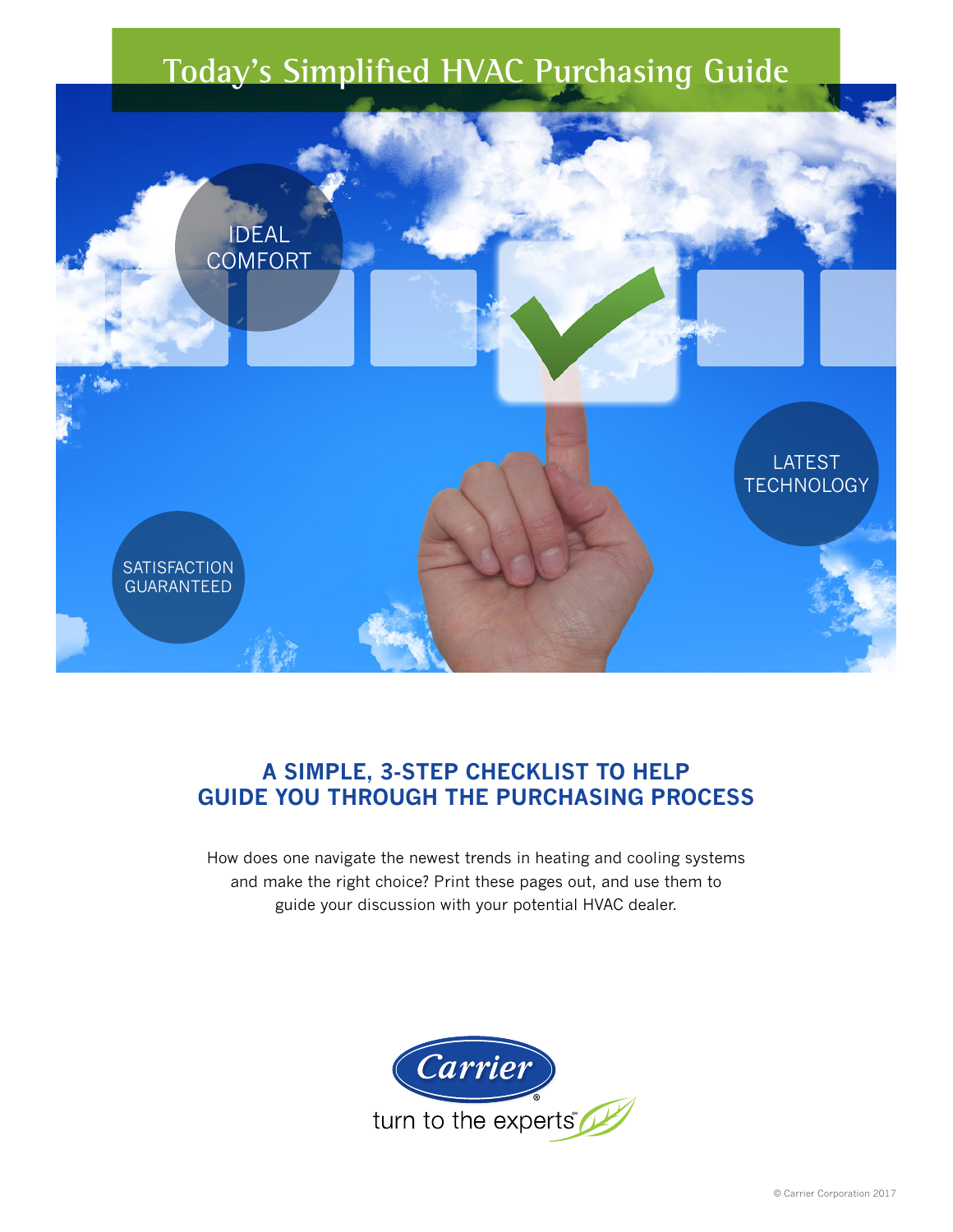### **#1 My Priorities**

### **A PERSONAL ASSESSMENT OF MY CURRENT SYSTEM AND NEEDS**

Plan ahead so you can avoid being forced into making an emergency decision during extreme weather conditions. The following checklist will not only help you narrow down your choices, but can also prompt your dealer to show you how to maximize savings and performance on your heating and cooling system.

# **My Personal Comfort** P

- $\Box$  I've noticed that some rooms in my home are hotter or colder than others.
- $\Box$  I currently have separate thermostats or zones.
- $\Box$  I'd like the ability to control different areas in my home, assigning different settings to each.
- $\square$  I've recently added on to my existing home.
- $\Box$  I may add on rooms in the future.



# **My Indoor Air Quality** P

- $\Box$  I have pets.
- $\square$  Members of my household suffer from allergies.
- $\Box$  I'm concerned about high levels of pollen, dust, or mold.
- $\Box$  I have a small child.
- $\Box$  My current system seems noisy.
- $\Box$  I'd like to be able to control the humidity in my home.
- $\Box$  I'd like to be able to control the temperature in my home while I'm away.

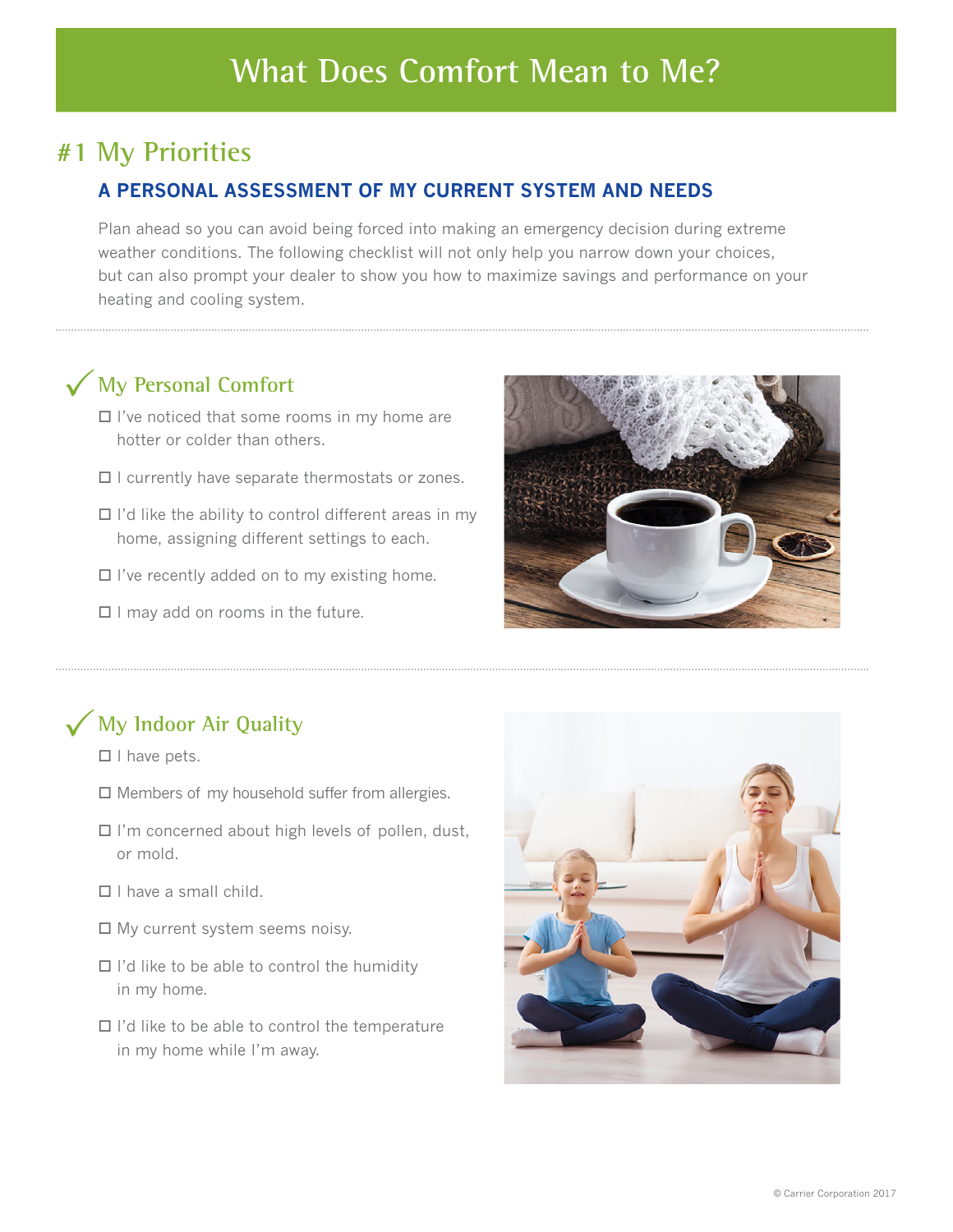## **#1 My Priorities (cont.)**

### **A PERSONAL ASSESSMENT OF MY CURRENT SYSTEM AND NEEDS**

# **My Financial Investment** P

Several factors can affect your budget… both at the time of your purchase and in the years to come.

### **RATING – It might make sense to invest a little more up front, so you'll have greater savings in the long run.**

Each system bears a universal rating regarding energy efficiency, fuel utilization, and seasonal performance. A higher rating means greater efficiency which can lower your utility bills. Take a look at your current system, and make a note of the following ratings so you can compare it with newer models:

 $\square$  SEER (Seasonal Energy Efficiency Ratio)

Your current system's SEER rating:

- $\Box$  AFUE (Annual Fuel Utilization Efficiency) Your current system's AFUE rating: \_
- $\Box$  HSPF (Heating Seasonal Performance Factor) Your current systems's HSPF rating:

| Things that can help save me money:<br>Rebates     |
|----------------------------------------------------|
| <b>Y</b> Tax Credits                               |
| V Energy-Efficient Equipment<br>V New Technologies |
| Other:                                             |
|                                                    |
|                                                    |

#### **TIMING – [Special Seasonal Rebates](http://www.carrier.com/residential/en/us/rebates-and-financing/#0) could impact your actual purchase price.**

If possible, you may want to time your purchase in order to take advantage of seasonal rebates.

### **TAX CREDITS & UTILITY REBATES – When you purchase certain systems you may be eligible for [Tax Credits or Rebates](http://www.carrier.com/residential/en/us/rebates-and-financing/#0) from your local utility company.**

Knowing that you'll be getting money back (on the federal, state, and local level) could influence your decision as to which system you can afford.

#### **FINANCING OPTIONS – You may be able to afford a higher end system with [Financing](http://www.carrier.com/residential/en/us/rebates-and-financing/#0).**

Special financing options available on many systems may allow you to purchase a high efficiency system, so you can realize greater savings down the road.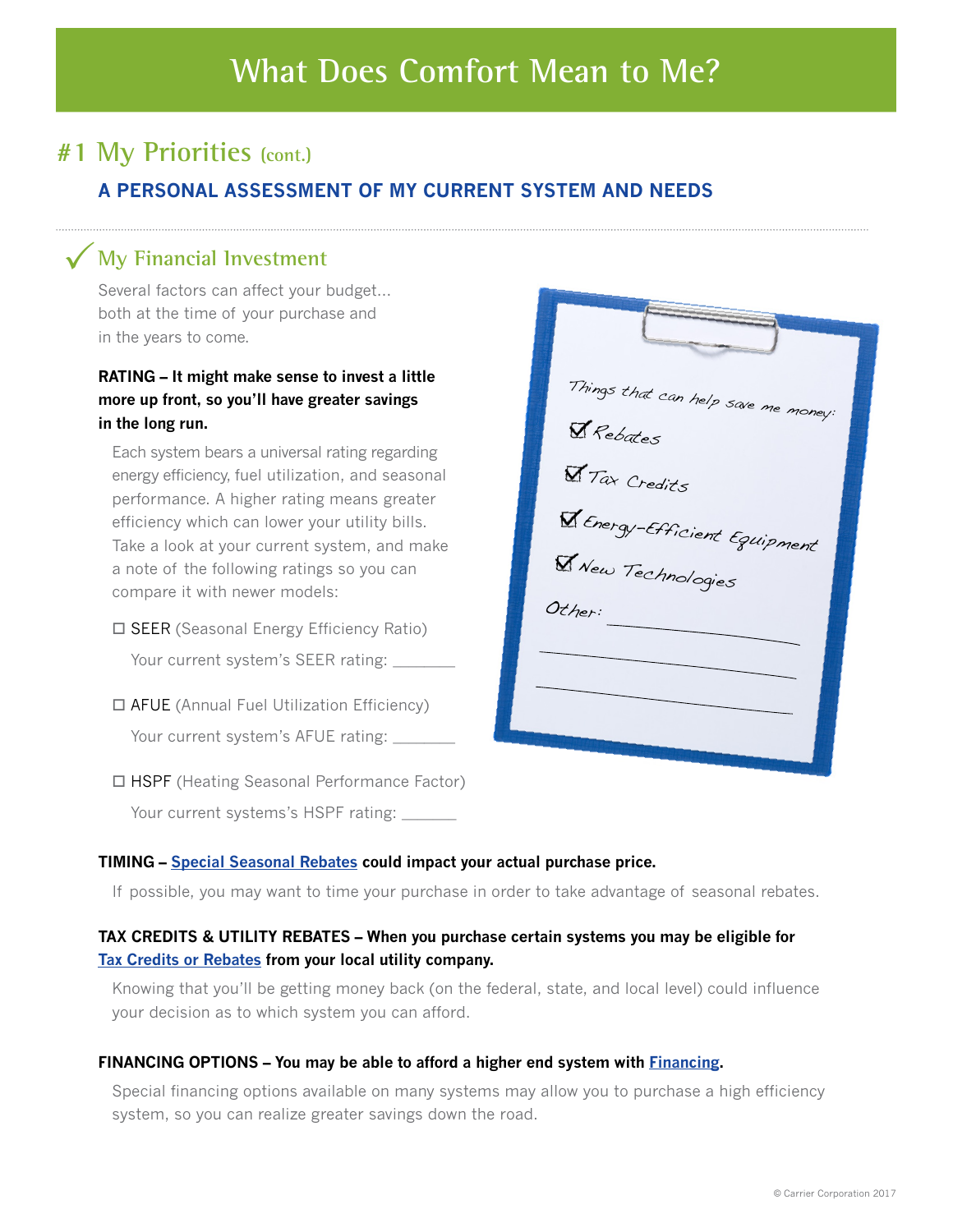## **What Are the Latest Technologies to Consider?**

## **#2 My Options WHAT'S OUT THERE**

Most likely, a lot has happened in the HVAC industry since the last time you invested in a heating or cooling system. Here's a quick overview:

### **Variable-Speed, Two-Speed, Single-Speed**

Used to be, systems were only single-speed – which meant they were either on or off. Now, variable-speed and two-speed systems can automatically "shift gears" (much like a car) and adjust their settings to accommodate various environments. For example, if the system senses that it would be more efficient to run on a lower setting for a longer period of time, it will…and the airflow in your home will be more constant. That results in more even, more comfortable temperatures, and greater **E[nergy Efficiency](https://www.carrier.com/residential/en/us/variablespeed/#1)**.



### **Ductless Systems**

Ductless systems are just that – they're mounted on a wall and require no ductwork to operate. They're ideal if you've added on a room, or would like to heat or cool a garage…or man cave. **[Ductless Systems](https://www.carrier.com/residential/en/us/ductless/)** are extremely efficient, because they use less power and deliver the air directly to a particular area or zone. Because there are no ducts that can collect dust, bacteria, pollen and allergens, they can provide cleaner air. Also, they have a smaller carbon footprint.

### **Smart Technology and Home Automation**

**[Intuitive Mobile Apps](https://www.carrier.com/residential/en/us/cor-home-automation/)** allow you to monitor and control components of your home from virtually anywhere…everything from heating and cooling, to lights, and even security systems. For example, have you ever left for vacation and forgotten to set your alarm system? Or, on an unusually warm fall day, wouldn't it be convenient to adjust your home's furnace while you're at work? Or, if you'll be home later than planned, the ability to remotely turn lights on can help to provide added safety as well as peace of mind.

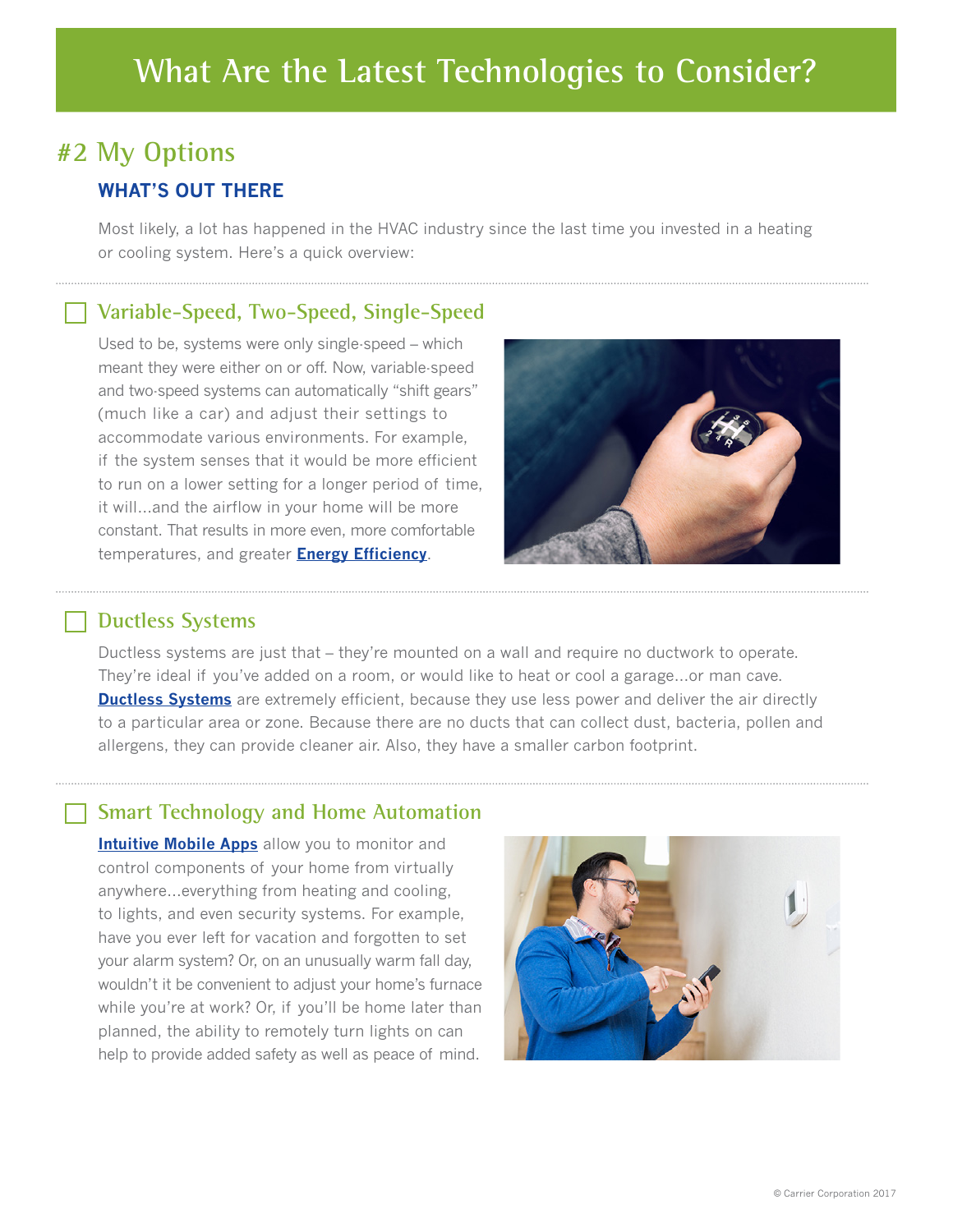## **What Are the Latest Technologies to Consider?**

## **#2 My Options (cont.) WHAT'S OUT THERE**

### **Indoor Air Quality (IAQ)**

If you have pets, small children, or if you struggle with allergies, **[Indoor Air Quality Systems](https://www.carrier.com/residential/en/us/products/indoor-air-quality/)** can help to ensure that the air in your home is as clean as possible and healthy to breathe. Humidifiers, ventilators, ultraviolet lamps, air filters and monitors can all work together to help make your entire household more comfortable.



### **High-Efficiency Systems**

Installing a high-efficiency system can result in lower utility bills and quieter operation. And a high-efficiency system may make you eligible for significant tax credits and utility rebates. Systems include **[Air Conditioners](https://www.carrier.com/residential/en/us/products/air-conditioners/)**, **[Heat Pumps](https://www.carrier.com/residential/en/us/products/heat-pumps/)**, **[Gas Furnaces](https://www.carrier.com/residential/en/us/products/gas-furnaces/)**, **[Fan Coils](https://www.carrier.com/residential/en/us/products/fan-coils/)**, and/or **[Packaged Products](https://www.carrier.com/residential/en/us/products/packaged-products/)**.

### **Zoning Systems**

It's possible to control the air in particular areas in your home depending on where you spend the most time or which areas tend to be naturally warmer or cooler than others. For example, you may want different settings for sleeping areas vs living rooms; or sunny rooms vs shaded ones.



### **HYBRID HEAT® Dual Fuel System**

**[HYBRID HEAT](https://www.carrier.com/residential/en/us/innovation/#2)** dual fuel systems consist of a heat pump for electricity-fueled heating and cooling, a gas furnace, an evaporator coil and a control. The system automatically selects the most economical fuel source – gas or electric – based on data through the control to heat the home with maximum efficiency. Because the system provides the flexibility to work with multiple fuel sources, it provides additional protection from unpredictable fuel cost increases.

### **Geothermal Systems**

**[Geothermal Systems](https://www.carrier.com/residential/en/us/geothermal/)** use thermal energy found underground, or in a pond or large body of water. Geothermal heat pumps are able to maintain very high efficiencies in both winter and summer… and because they're installed indoors, their lifespan is longer than an ordinary outdoor HVAC unit.